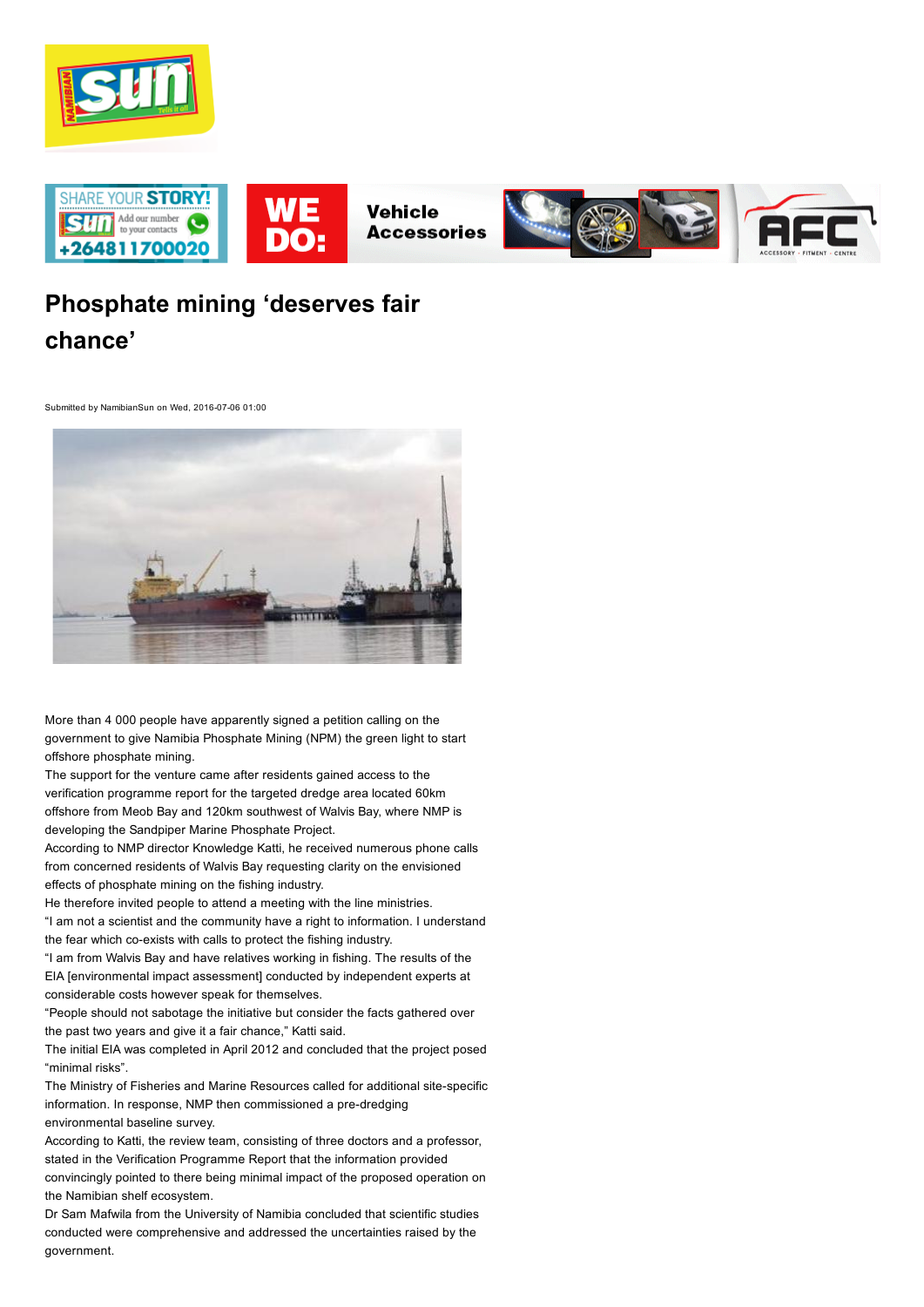To place the commercial fish species occurring in the dredging area in a broader context, biomass and recruitment studies were undertaken.

The biomass study indicated that less than 0.2% of the hake and monk species occur within the proposed dredging area.

The recruitment study indicated that there were no critical spawning areas surrounding the proposed dredging site.

According to NFM, dredging will take place in a "small" area of three square kilometres and the disturbance would be "significantly less" than that caused by diamond mining and bottom trawling.

The target production area is located in water deeper than 200 metres and therefore does not lie within the prohibition zone for bottom trawling, designated for the protection of fish spawning.

Katti said he respected the government's moratorium on offshore phosphate mining.

"In fact I will welcome a law that would dictate and ensure community involvement in companies within the mining and fishing industry. As a responsible citizen I am patiently waiting for feedback on the way forward. Government should use its discretion and the information at its disposal. " To date, NMP has spent more than N\$780 million on exploration, environmental,

technical and feasibility studies on the Sandpiper project. The project development cost is estimated at N\$5.2 billion, which makes it one

of the single largest investment projects the country.

Once operational the project could generate annual revenues of N\$4.2 billion, and annual taxes and royalties payable to the government are estimated at N\$728 million.

According to Katti the project would create jobs for about 450 Namibians in the first stage of development. About 160 people would be required to run the operations in Walvis Bay (57 skilled and 103 semi-skilled/unskilled positions). Tests done by the International Fertiliser Development Corporation indicated that the Namibian phosphate concentrate is suitable for use as a directapplication fertiliser and the quality is comparable to that of the top three global producers.

The mining area is estimated to support operations for 20 years at an annual output of three metric tons of phosphate concentrate.

## OTIS FINCK

## Category: **BUSINESS** [\(/taxonomy/term/243\)](http://www.namibiansun.com/taxonomy/term/243)

# Share This:

Like  $\left\{ 0 \right\}$  [\(http://www.addthis.com/bookmark.php?v=300\)](http://www.addthis.com/bookmark.php?v=300)

| (http://www.addthis.com/bookmark.php?v=300)                                             | (http://www.addthis.com/bookmark.php?v=300) |
|-----------------------------------------------------------------------------------------|---------------------------------------------|
| (http://www.addthis.com/bookmark.php?v=300)                                             | (http://www.addthis.com/bookmark.php?v=300) |
| (http://www.addthis.com/bookmark.php?v=300) (http://www.addthis.com/bookmark.php?v=300) |                                             |
|                                                                                         | (http://www.addthis.com/bookmark.php?v=300) |
| (http://www.addthis.com/bookmark.php?v=300)                                             | (http://www.addthis.com/bookmark.php?v=300) |

#### RELATED ARTICLES



(/business/local-procurement-is-critical.95136) Local procurement is critical (/business/local-procurement-is-critical.95136) Namibia's emphasis on local procurement needs to become a genuine call to action rather than a...

Walvis corridor group boss honoured (/business/walvis-corridor-group-bosshonoured.95137)

No town too small to win NTY 2017 (/business/no-town-too-small-win-nty-2017.95140)

Zim approves SABMiller, AB InBev merger (/business/zim-approves-sabmiller-ab-inbev-

#### merger.95142)

The art of acquisitions (/business/art-acquisitions.95148)

### TOURISMUS JUNE 2016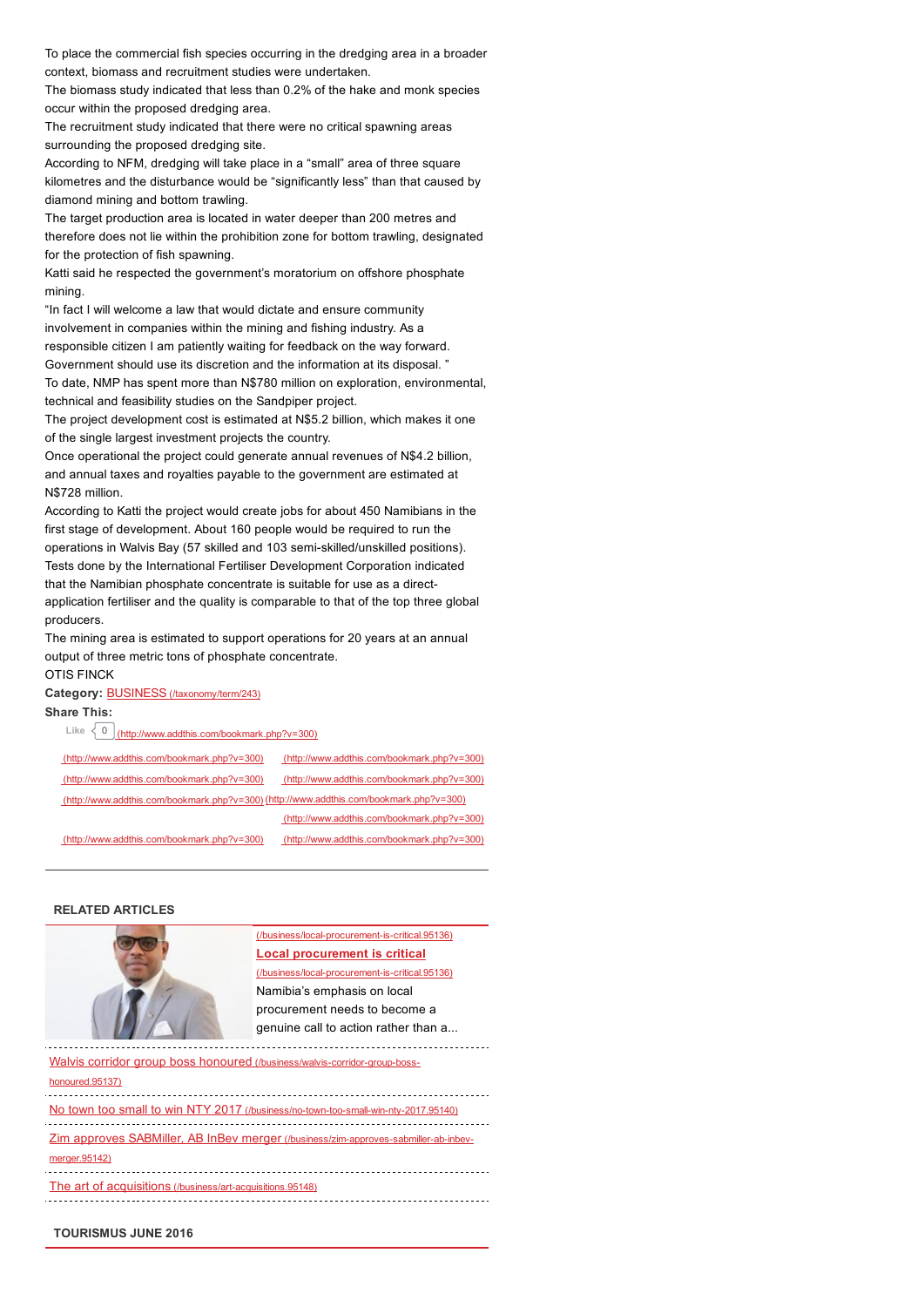

(http://www.tourismus.com.na/sites/default/files/pdf/tourismus280616.pdf)

## **DIY BOOKLET**



#### **PARTNER LINKS**





**BUSINESS** 

Local procurement is critical onoured